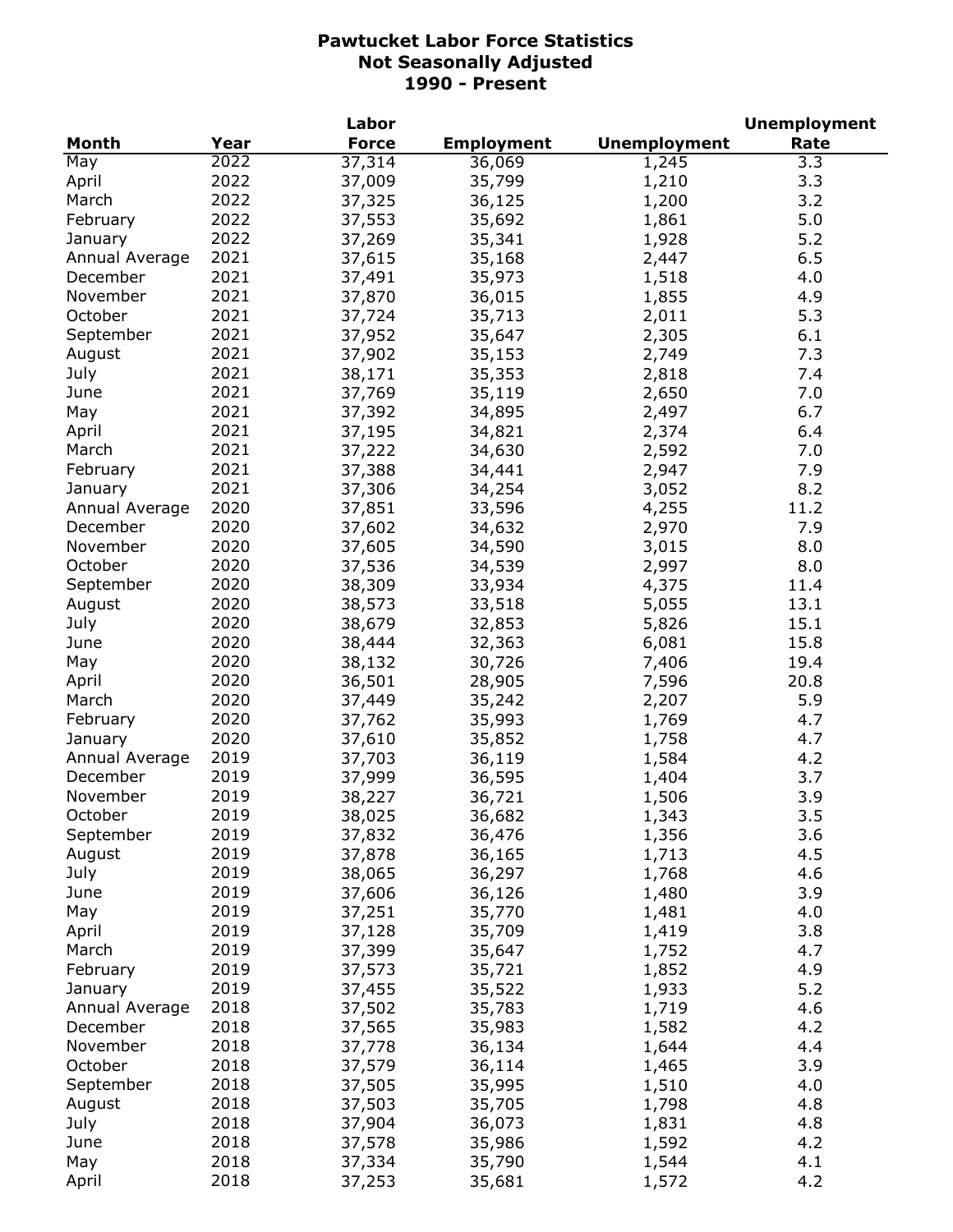|                |      | Labor        |                   |                     | <b>Unemployment</b> |
|----------------|------|--------------|-------------------|---------------------|---------------------|
| Month          | Year | <b>Force</b> | <b>Employment</b> | <b>Unemployment</b> | Rate                |
| March          | 2018 | 37,331       | 35,463            | 1,868               | 5.0                 |
| February       | 2018 | 37,513       | 35,405            | 2,108               | 5.6                 |
| January        | 2018 | 37,185       | 35,072            | 2,113               | 5.7                 |
| Annual Average | 2017 | 37,361       | 35,429            | 1,932               | 5.2                 |
| December       | 2017 | 37,456       | 35,652            | 1,804               | 4.8                 |
| November       | 2017 | 37,689       | 35,709            | 1,980               | 5.3                 |
| October        | 2017 | 37,453       | 35,666            | 1,787               | 4.8                 |
| September      | 2017 | 37,552       | 35,746            | 1,806               | 4.8                 |
| August         | 2017 | 37,467       | 35,383            | 2,084               | 5.6                 |
| July           | 2017 | 37,643       | 35,573            | 2,070               | 5.5                 |
| June           | 2017 | 37,431       | 35,567            | 1,864               | 5.0                 |
| May            | 2017 | 37,092       | 35,313            | 1,779               | 4.8                 |
| April          | 2017 | 37,097       | 35,348            | 1,749               | 4.7                 |
| March          | 2017 | 37,166       | 35,217            | 1,949               | 5.2                 |
| February       | 2017 | 37,235       | 35,086            | 2,149               | 5.8                 |
| January        | 2017 | 37,054       | 34,888            | 2,166               | 5.8                 |
| Annual Average | 2016 | 36,185       | 34,079            | 2,106               | 5.8                 |
| December       | 2016 | 36,268       | 34,443            | 1,825               | 5.0                 |
| November       | 2016 | 36,422       | 34,505            | 1,917               | 5.3                 |
| October        | 2016 | 36,295       | 34,406            | 1,889               | 5.2                 |
| September      | 2016 | 36,194       | 34,176            | 2,018               | 5.6                 |
| August         | 2016 | 36,310       | 34,114            | 2,196               | 6.0                 |
| July           | 2016 | 36,477       | 34,285            | 2,192               | 6.0                 |
| June           | 2016 | 36,339       | 34,280            | 2,059               | 5.7                 |
| May            | 2016 | 35,974       | 33,876            | 2,098               | 5.8                 |
| April          | 2016 | 36,049       | 33,935            | 2,114               | 5.9                 |
| March          | 2016 | 35,992       | 33,793            | 2,199               | 6.1                 |
| February       | 2016 | 36,005       | 33,674            | 2,331               | 6.5                 |
| January        | 2016 | 35,898       | 33,460            | 2,438               | 6.8                 |
| Annual Average | 2015 | 36,393       | 33,988            | 2,405               | 6.6                 |
| December       | 2015 | 36,365       | 34,200            | 2,165               | 6.0                 |
| November       | 2015 | 36,415       | 34,161            | 2,254               | 6.2                 |
| October        | 2015 | 36,276       | 34,147            | 2,129               | 5.9                 |
| September      | 2015 | 36,195       | 33,976            | 2,219               | 6.1                 |
| August         | 2015 | 36,399       | 34,004            | 2,395               | 6.6                 |
| July           | 2015 | 36,615       | 34,167            | 2,448               | 6.7                 |
| June           | 2015 | 36,590       | 34,232            | 2,358               | 6.4                 |
| May            | 2015 | 36,463       | 33,994            | 2,469               | 6.8                 |
| April          | 2015 | 36,334       | 33,971            | 2,363               | 6.5                 |
| March          | 2015 | 36,254       | 33,712            | 2,542               | 7.0                 |
| February       | 2015 | 36,439       | 33,722            | 2,717               | 7.5                 |
| January        | 2015 | 36,374       | 33,572            | 2,802               | 7.7                 |
| Annual Average | 2014 | 36,693       | 33,429            | 3,264               | 8.9                 |
| December       | 2014 | 36,539       | 34,013            | 2,526               | 6.9                 |
| November       | 2014 | 36,830       | 33,969            | 2,861               | 7.8                 |
| October        | 2014 | 36,804       | 33,977            | 2,827               | 7.7                 |
| September      | 2014 | 36,679       | 33,639            | 3,040               | 8.3                 |
| August         | 2014 | 36,844       | 33,590            | 3,254               | 8.8                 |
| July           | 2014 | 37,104       | 33,661            | 3,443               | 9.3                 |
| June           | 2014 | 37,045       | 33,711            | 3,334               | 9.0                 |
| May            | 2014 | 36,671       | 33,218            | 3,453               | 9.4                 |
| April          | 2014 | 36,382       | 33,121            | 3,261               | 9.0                 |
| March          | 2014 | 36,439       | 32,875            | 3,564               | 9.8                 |
| February       | 2014 | 36,543       | 32,810            | 3,733               | 10.2                |
|                |      |              |                   |                     |                     |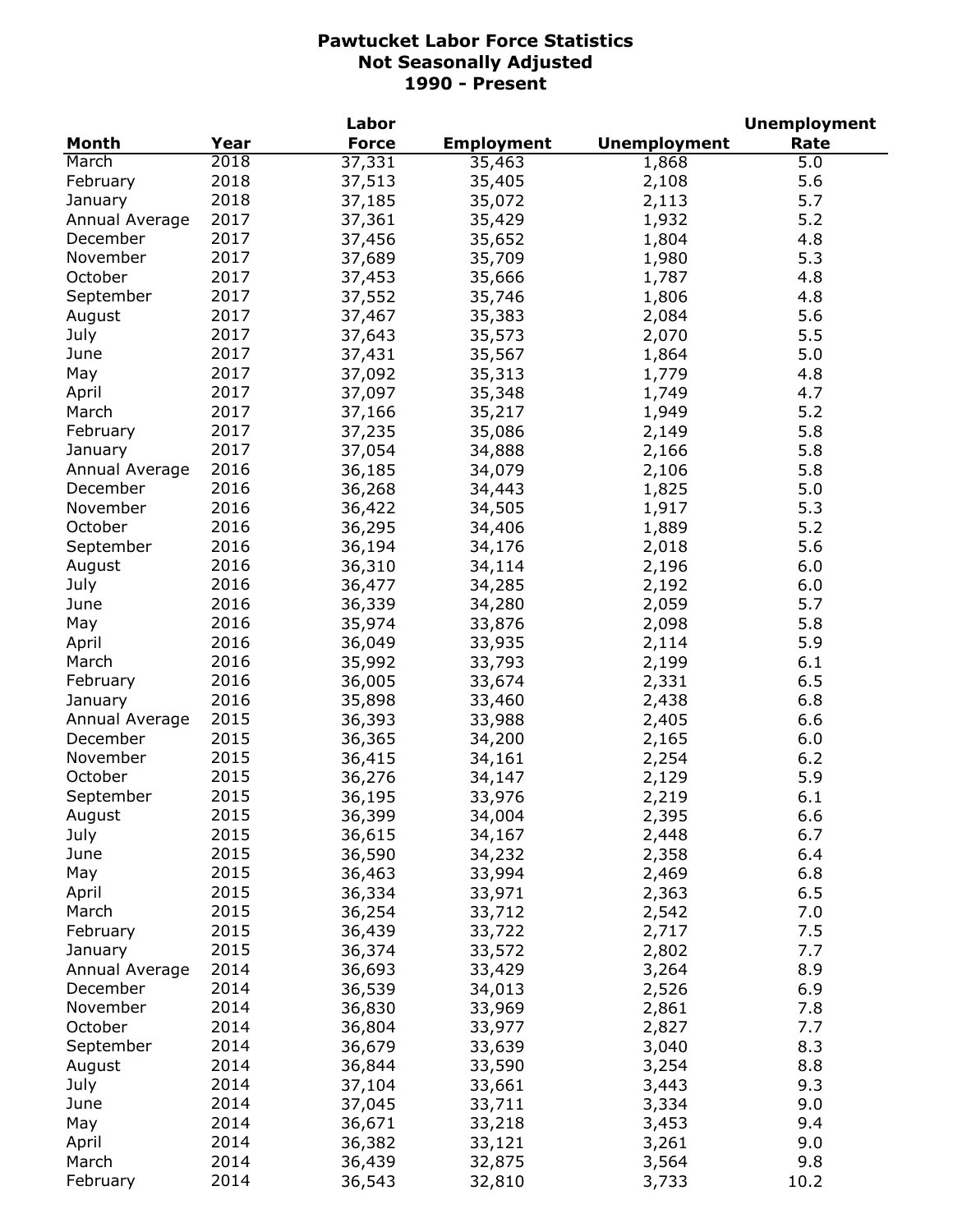|                |      | Labor        |                   |                     | <b>Unemployment</b> |
|----------------|------|--------------|-------------------|---------------------|---------------------|
| <b>Month</b>   | Year | <b>Force</b> | <b>Employment</b> | <b>Unemployment</b> | Rate                |
| January        | 2014 | 36,433       | 32,564            | 3,869               | 10.6                |
| Annual Average | 2013 | 36,903       | 32,880            | 4,023               | 10.9                |
| December       | 2013 | 36,765       | 33,047            | 3,718               | 10.1                |
| November       | 2013 | 37,097       | 33,163            | 3,934               | 10.6                |
| October        | 2013 | 37,019       | 32,993            | 4,026               | 10.9                |
| September      | 2013 | 37,023       | 32,967            | 4,056               | 11.0                |
| August         | 2013 | 37,065       | 32,871            | 4,194               | 11.3                |
| July           | 2013 | 37,236       | 33,070            | 4,166               | 11.2                |
| June           | 2013 | 37,224       | 33,146            | 4,078               | 11.0                |
| May            | 2013 | 36,730       | 32,752            | 3,978               | 10.8                |
| April          | 2013 | 36,556       | 32,746            | 3,810               | 10.4                |
| March          | 2013 | 36,522       | 32,557            | 3,965               | 10.9                |
| February       | 2013 | 36,782       | 32,692            | 4,090               | 11.1                |
| January        | 2013 | 36,820       | 32,557            | 4,263               | 11.6                |
| Annual Average | 2012 | 37,142       | 32,716            | 4,426               | 11.9                |
| December       | 2012 | 37,334       | 33,324            | 4,010               | 10.7                |
| November       | 2012 | 37,316       | 33,287            | 4,029               | 10.8                |
| October        | 2012 | 37,515       | 33,411            | 4,104               | 10.9                |
| September      | 2012 |              |                   | 4,344               | 11.6                |
|                | 2012 | 37,470       | 33,126            |                     |                     |
| August         |      | 37,456       | 32,865            | 4,591               | 12.3                |
| July           | 2012 | 37,781       | 32,847            | 4,934               | 13.1                |
| June           | 2012 | 37,513       | 32,858            | 4,655               | 12.4                |
| May            | 2012 | 37,006       | 32,518            | 4,488               | 12.1                |
| April          | 2012 | 36,535       | 32,305            | 4,230               | 11.6                |
| March          | 2012 | 36,537       | 32,103            | 4,434               | 12.1                |
| February       | 2012 | 36,672       | 32,041            | 4,631               | 12.6                |
| January        | 2012 | 36,567       | 31,910            | 4,657               | 12.7                |
| Annual Average | 2011 | 37,146       | 32,498            | 4,648               | 12.5                |
| December       | 2011 | 37,180       | 32,603            | 4,577               | 12.3                |
| November       | 2011 | 37,402       | 32,725            | 4,677               | 12.5                |
| October        | 2011 | 37,380       | 32,674            | 4,706               | 12.6                |
| September      | 2011 | 37,223       | 32,487            | 4,736               | 12.7                |
| August         | 2011 | 37,337       | 32,524            | 4,813               | 12.9                |
| July           | 2011 | 37,513       | 32,557            | 4,956               | 13.2                |
| June           | 2011 | 37,428       | 32,731            | 4,697               | 12.5                |
| May            | 2011 | 37,005       | 32,430            | 4,575               | 12.4                |
| April          | 2011 | 36,867       | 32,480            | 4,387               | 11.9                |
| March          | 2011 | 36,714       | 32,291            | 4,423               | 12.0                |
| February       | 2011 | 36,781       | 32,225            | 4,556               | 12.4                |
| January        | 2011 | 36,926       | 32,252            | 4,674               | 12.7                |
| Annual Average | 2010 | 37,512       | 32,749            | 4,763               | 12.7                |
| December       | 2010 | 37,384       | 32,867            | 4,517               | 12.1                |
| November       | 2010 | 37,431       | 32,907            | 4,524               | 12.1                |
| October        | 2010 | 37,496       | 32,933            | 4,563               | 12.2                |
| September      | 2010 | 37,551       | 32,962            | 4,589               | 12.2                |
| August         | 2010 | 37,839       | 33,050            | 4,789               | 12.7                |
| July           | 2010 | 37,952       | 33,092            | 4,860               | 12.8                |
| June           | 2010 | 37,708       | 33,048            | 4,660               | 12.4                |
| May            | 2010 | 37,494       | 32,680            | 4,814               | 12.8                |
| April          | 2010 | 37,532       | 32,696            | 4,836               | 12.9                |
| March          | 2010 | 37,353       | 32,348            | 5,005               | 13.4                |
| February       | 2010 | 37,231       | 32,241            | 4,990               | 13.4                |
| January        | 2010 | 37,175       | 32,164            | 5,011               | 13.5                |
| Annual Average | 2009 | 37,958       | 32,800            | 5,158               | 13.6                |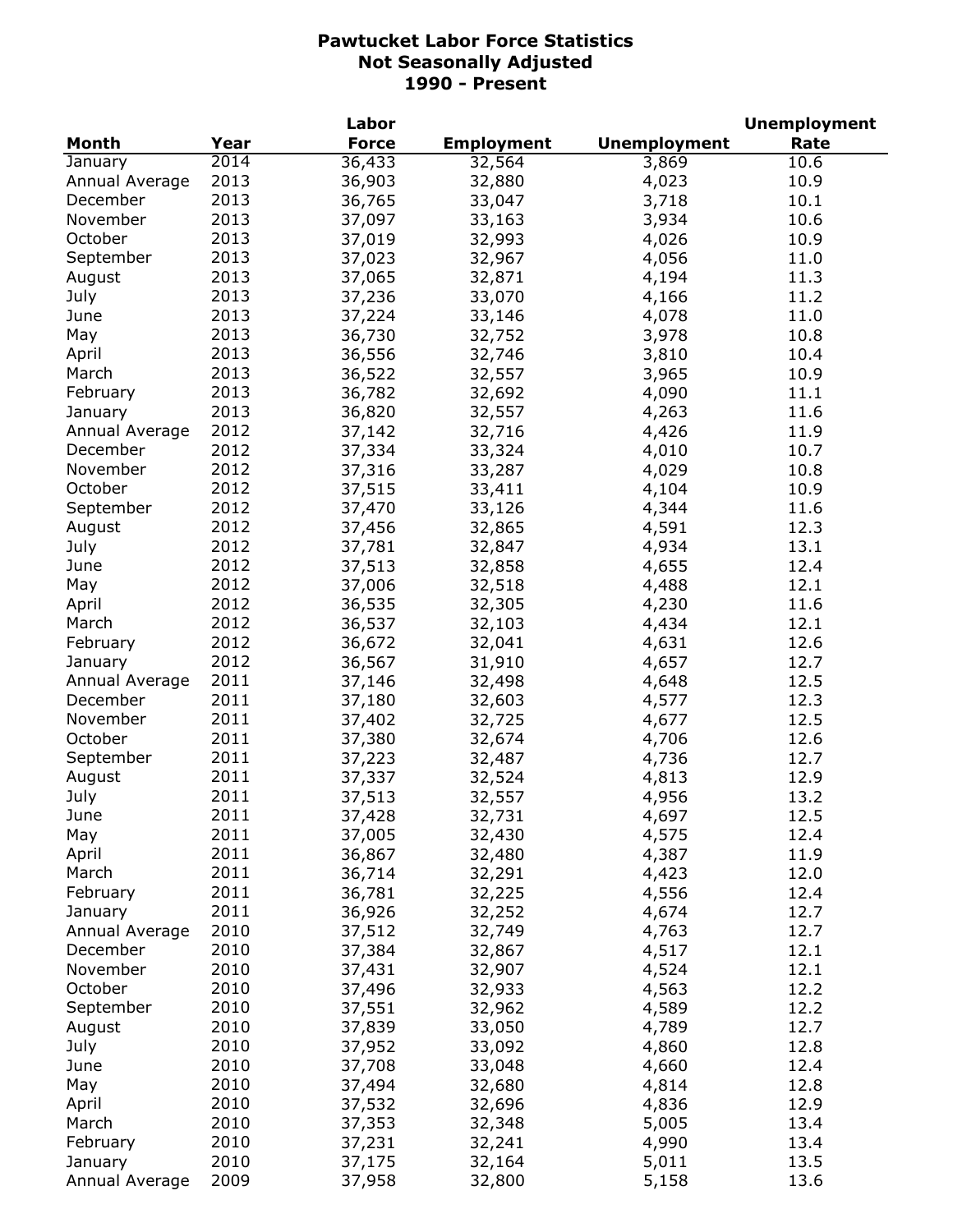|                |      | Labor        |                   |                     | <b>Unemployment</b> |
|----------------|------|--------------|-------------------|---------------------|---------------------|
| <b>Month</b>   | Year | <b>Force</b> | <b>Employment</b> | <b>Unemployment</b> | Rate                |
| December       | 2009 | 37,586       | 32,696            | 4,890               | 13.0                |
| November       | 2009 | 37,892       | 32,967            | 4,925               | 13.0                |
| October        | 2009 | 37,711       | 32,788            | 4,923               | 13.1                |
| September      | 2009 | 37,772       | 32,733            | 5,039               | 13.3                |
| August         | 2009 | 38,132       | 32,971            | 5,161               | 13.5                |
| July           | 2009 | 38,551       | 33,142            | 5,409               | 14.0                |
| June           | 2009 | 38,551       | 33,084            | 5,467               | 14.2                |
| May            | 2009 | 38,094       | 32,627            | 5,467               | 14.4                |
| April          | 2009 | 37,996       | 32,722            | 5,274               | 13.9                |
| March          | 2009 | 37,859       | 32,573            | 5,286               | 14.0                |
| February       | 2009 | 37,856       | 32,644            | 5,212               | 13.8                |
| January        | 2009 | 37,495       | 32,652            | 4,843               | 12.9                |
| Annual Average | 2008 | 37,412       | 34,045            | 3,367               | 9.0                 |
| December       | 2008 | 37,607       | 33,501            | 4,106               | 10.9                |
| November       | 2008 | 37,746       | 33,852            | 3,894               | 10.3                |
| October        | 2008 | 37,719       | 33,868            | 3,851               | 10.2                |
| September      | 2008 | 37,501       | 33,903            | 3,598               | 9.6                 |
| August         | 2008 | 37,648       | 33,975            | 3,673               | 9.8                 |
|                | 2008 | 37,922       | 34,290            | 3,632               | 9.6                 |
| July           |      |              | 34,374            |                     |                     |
| June           | 2008 | 37,675       |                   | 3,301               | 8.8                 |
| May            | 2008 | 37,135       | 34,018            | 3,117               | 8.4                 |
| April          | 2008 | 36,972       | 34,257            | 2,715               | 7.3                 |
| March          | 2008 | 36,991       | 34,118            | 2,873               | 7.8                 |
| February       | 2008 | 36,936       | 34,106            | 2,830               | 7.7                 |
| January        | 2008 | 37,093       | 34,278            | 2,815               | 7.6                 |
| Annual Average | 2007 | 37,414       | 35,205            | 2,209               | 5.9                 |
| December       | 2007 | 37,510       | 35,103            | 2,407               | 6.4                 |
| November       | 2007 | 37,633       | 35,395            | 2,238               | 5.9                 |
| October        | 2007 | 37,461       | 35,303            | 2,158               | 5.8                 |
| September      | 2007 | 37,406       | 35,283            | 2,123               | 5.7                 |
| August         | 2007 | 37,392       | 35,160            | 2,232               | 6.0                 |
| July           | 2007 | 37,812       | 35,411            | 2,401               | 6.3                 |
| June           | 2007 | 37,653       | 35,517            | 2,136               | 5.7                 |
| May            | 2007 | 37,193       | 35,131            | 2,062               | 5.5                 |
| April          | 2007 | 37,117       | 35,062            | 2,055               | 5.5                 |
| March          | 2007 | 37,160       | 35,071            | 2,089               | 5.6                 |
| February       | 2007 | 37,234       | 35,010            | 2,224               | 6.0                 |
| January        | 2007 | 37,396       | 35,009            | 2,387               | 6.4                 |
| Annual Average | 2006 | 37,514       | 35,176            | 2,338               | 6.2                 |
| December       | 2006 | 37,713       | 35,663            | 2,050               | 5.4                 |
| November       | 2006 | 37,877       | 35,698            | 2,179               | 5.8                 |
| October        | 2006 | 37,665       | 35,602            | 2,063               | 5.5                 |
| September      | 2006 | 37,547       | 35,389            | 2,158               | 5.7                 |
| August         | 2006 | 37,703       | 35,329            | 2,374               | 6.3                 |
| July           | 2006 | 37,901       | 35,399            | 2,502               | 6.6                 |
| June           | 2006 | 37,832       | 35,395            | 2,437               | 6.4                 |
| May            | 2006 | 37,412       | 34,955            | 2,457               | 6.6                 |
| April          | 2006 | 37,265       | 34,881            | 2,384               | 6.4                 |
| March          | 2006 | 37,095       | 34,666            | 2,429               | 6.5                 |
| February       | 2006 | 37,104       | 34,576            | 2,528               | 6.8                 |
| January        | 2006 | 37,044       | 34,554            | 2,490               | 6.7                 |
| Annual Average | 2005 | 37,044       | 34,794            | 2,250               | 6.1                 |
| December       | 2005 | 37,533       | 35,289            | 2,244               | 6.0                 |
| November       | 2005 | 37,565       | 35,394            | 2,171               | 5.8                 |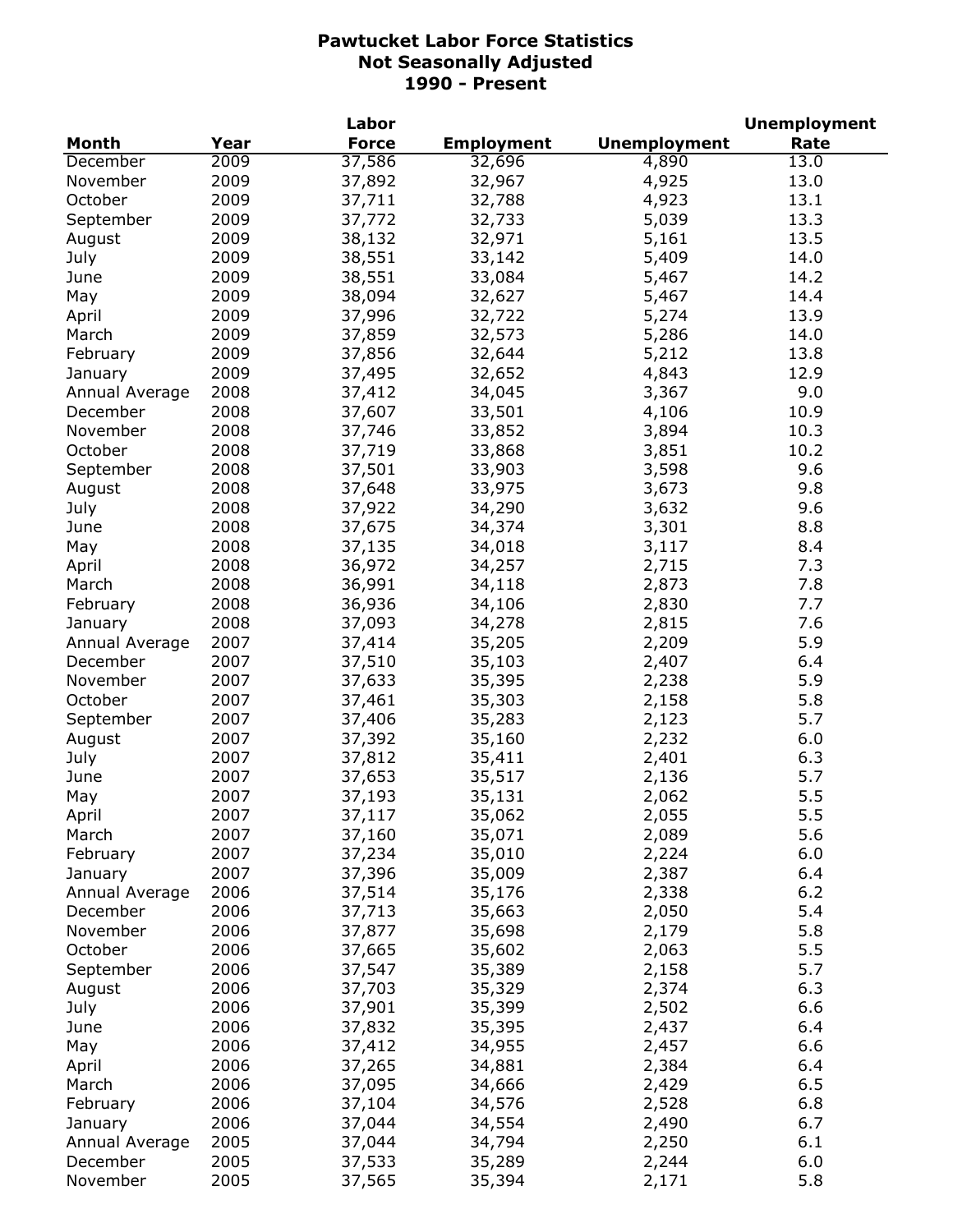|                |      | Labor        |                   |                     | <b>Unemployment</b> |
|----------------|------|--------------|-------------------|---------------------|---------------------|
| <b>Month</b>   | Year | <b>Force</b> | <b>Employment</b> | <b>Unemployment</b> | Rate                |
| October        | 2005 | 37,493       | 35,259            | 2,234               | 6.0                 |
| September      | 2005 | 37,360       | 35,089            | 2,271               | 6.1                 |
| August         | 2005 | 37,407       | 35,158            | 2,249               | 6.0                 |
| July           | 2005 | 37,453       | 35,127            | 2,326               | 6.2                 |
| June           | 2005 | 37,205       | 34,976            | 2,229               | 6.0                 |
| May            | 2005 | 36,694       | 34,584            | 2,110               | 5.8                 |
| April          | 2005 | 36,547       | 34,452            | 2,095               | 5.7                 |
| March          | 2005 | 36,436       | 34,172            | 2,264               | 6.2                 |
| February       | 2005 | 36,450       | 34,049            | 2,401               | 6.6                 |
| January        | 2005 | 36,377       | 33,974            | 2,403               | 6.6                 |
| Annual Average | 2004 | 36,731       | 34,405            | 2,326               | 6.3                 |
| December       | 2004 | 36,664       | 34,704            | 1,960               | 5.3                 |
| November       | 2004 | 36,688       | 34,840            | 1,848               | 5.0                 |
| October        | 2004 | 36,500       | 34,681            | 1,819               | 5.0                 |
| September      | 2004 | 36,397       | 34,505            | 1,892               | 5.2                 |
| August         | 2004 | 36,737       | 34,551            | 2,186               | 6.0                 |
| July           | 2004 | 37,170       | 34,681            | 2,489               | 6.7                 |
| June           | 2004 | 36,926       | 34,537            | 2,389               | 6.5                 |
|                | 2004 |              |                   |                     | 6.6                 |
| May            |      | 36,568       | 34,145            | 2,423               |                     |
| April          | 2004 | 36,623       | 34,119            | 2,504               | 6.8                 |
| March          | 2004 | 36,669       | 33,959            | 2,710               | 7.4                 |
| February       | 2004 | 36,804       | 34,029            | 2,775               | 7.5                 |
| January        | 2004 | 37,028       | 34,112            | 2,916               | 7.9                 |
| Annual Average | 2003 | 37,247       | 34,697            | 2,550               | 6.8                 |
| December       | 2003 | 37,222       | 34,860            | 2,362               | 6.3                 |
| November       | 2003 | 37,409       | 34,966            | 2,443               | 6.5                 |
| October        | 2003 | 37,207       | 34,823            | 2,384               | 6.4                 |
| September      | 2003 | 37,060       | 34,716            | 2,344               | 6.3                 |
| August         | 2003 | 37,301       | 34,747            | 2,554               | 6.8                 |
| July           | 2003 | 37,630       | 34,875            | 2,755               | 7.3                 |
| June           | 2003 | 37,584       | 34,973            | 2,611               | 6.9                 |
| May            | 2003 | 37,017       | 34,556            | 2,461               | 6.6                 |
| April          | 2003 | 37,018       | 34,628            | 2,390               | 6.5                 |
| March          | 2003 | 37,152       | 34,460            | 2,692               | 7.2                 |
| February       | 2003 | 37,155       | 34,470            | 2,685               | 7.2                 |
| January        | 2003 | 37,201       | 34,288            | 2,913               | 7.8                 |
| Annual Average | 2002 | 36,566       | 34,302            | 2,264               | 6.2                 |
| December       | 2002 | 37,148       | 34,787            | 2,361               | 6.4                 |
| November       | 2002 | 37,079       | 34,865            | 2,214               | 6.0                 |
| October        | 2002 | 36,928       | 34,717            | 2,211               | 6.0                 |
| September      | 2002 | 36,791       | 34,637            | 2,154               | 5.9                 |
| August         | 2002 | 36,829       | 34,524            | 2,305               | 6.3                 |
| July           | 2002 | 36,842       | 34,540            | 2,302               | 6.2                 |
| June           | 2002 | 36,495       | 34,434            | 2,061               | 5.6                 |
| May            | 2002 | 36,159       | 34,025            | 2,134               | 5.9                 |
| April          | 2002 | 36,010       | 33,905            | 2,105               | 5.8                 |
| March          | 2002 | 36,093       | 33,849            | 2,244               | 6.2                 |
| February       | 2002 | 36,225       | 33,875            | 2,350               | 6.5                 |
| January        | 2002 | 36,202       | 33,470            | 2,732               | 7.5                 |
| Annual Average | 2001 | 36,206       | 34,120            | 2,086               | 5.8                 |
| December       | 2001 | 36,390       | 34,324            | 2,066               | 5.7                 |
| November       | 2001 | 36,395       | 34,332            | 2,063               | 5.7                 |
| October        | 2001 | 36,354       | 34,267            | 2,087               | 5.7                 |
| September      | 2001 | 36,118       | 34,260            | 1,858               | 5.1                 |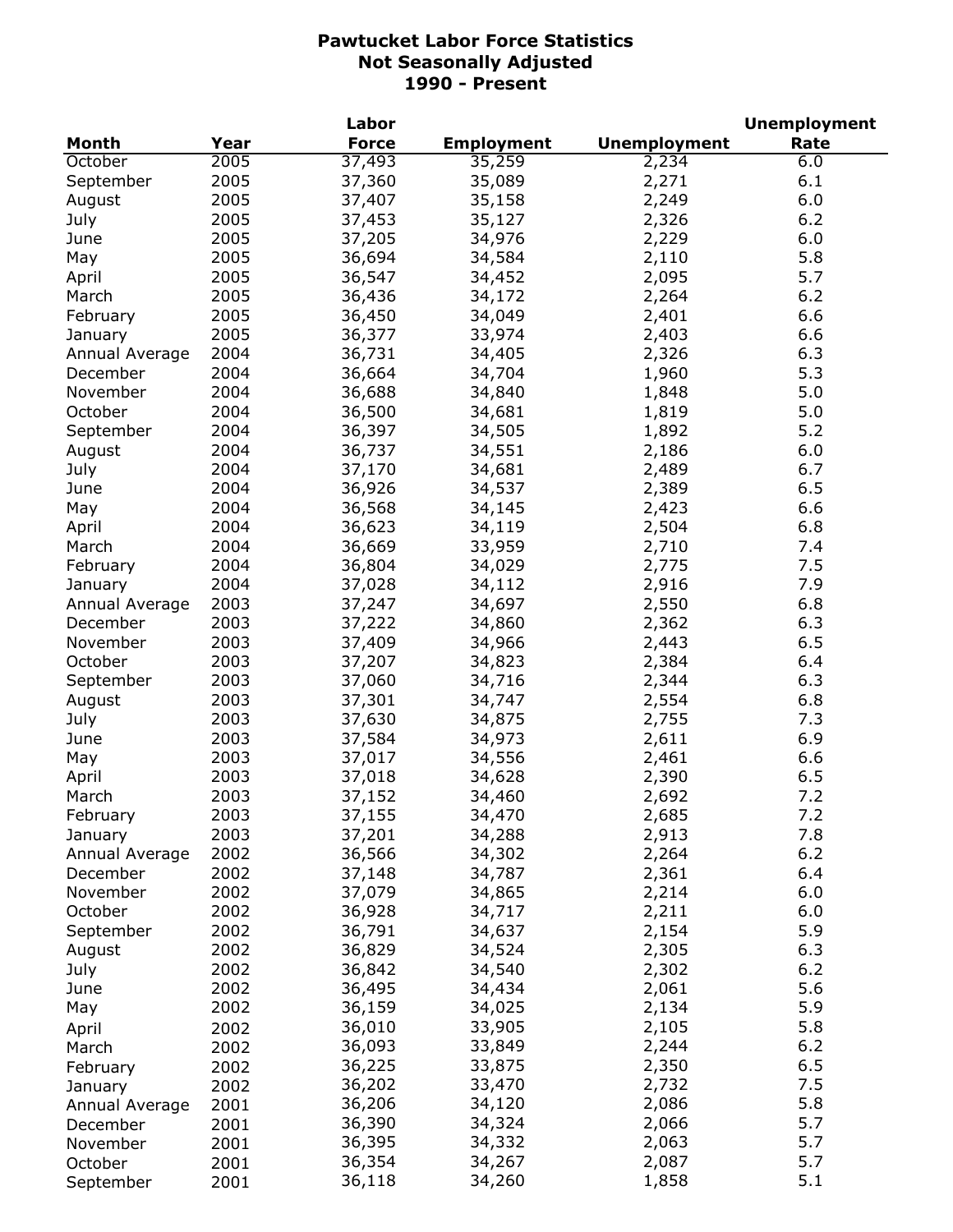|                |      | Labor        |                   |                     | <b>Unemployment</b> |
|----------------|------|--------------|-------------------|---------------------|---------------------|
| <b>Month</b>   | Year | <b>Force</b> | <b>Employment</b> | <b>Unemployment</b> | Rate                |
| August         | 2001 | 36,165       | 34,065            | 2,100               | 5.8                 |
| July           | 2001 | 36,583       | 34,287            | 2,296               | 6.3                 |
| June           | 2001 | 36,389       | 34,242            | 2,147               | 5.9                 |
| May            | 2001 | 35,945       | 33,876            | 2,069               | 5.8                 |
| April          | 2001 | 35,992       | 33,970            | 2,022               | 5.6                 |
| March          | 2001 | 36,204       | 33,943            | 2,261               | 6.2                 |
| February       | 2001 | 35,926       | 33,947            | 1,979               | 5.5                 |
| January        | 2001 | 36,012       | 33,932            | 2,080               | 5.8                 |
| Annual Average | 2000 | 36,105       | 34,455            | 1,650               | 4.6                 |
| December       | 2000 | 36,185       | 34,755            | 1,430               | 4.0                 |
| November       | 2000 | 36,064       | 34,723            | 1,341               | 3.7                 |
| October        | 2000 | 35,903       | 34,570            | 1,333               | 3.7                 |
| September      | 2000 | 35,875       | 34,442            | 1,433               | 4.0                 |
|                |      | 36,226       | 34,489            | 1,737               | 4.8                 |
| August         | 2000 |              | 34,549            | 1,807               | 5.0                 |
| July           | 2000 | 36,356       |                   |                     |                     |
| June           | 2000 | 36,357       | 34,678            | 1,679               | 4.6                 |
| May            | 2000 | 36,028       | 34,330            | 1,698               | 4.7                 |
| April          | 2000 | 36,105       | 34,497            | 1,608               | 4.5                 |
| March          | 2000 | 35,956       | 34,215            | 1,741               | 4.8                 |
| February       | 2000 | 36,100       | 34,105            | 1,995               | 5.5                 |
| January        | 2000 | 36,110       | 34,107            | 2,003               | 5.5                 |
| Annual Average | 1999 | 37,893       | 36,103            | 1,790               | 4.7                 |
| December       | 1999 | 38,326       | 36,783            | 1,543               | 4.0                 |
| November       | 1999 | 38,381       | 36,728            | 1,653               | 4.3                 |
| October        | 1999 | 38,038       | 36,378            | 1,660               | 4.4                 |
| September      | 1999 | 37,918       | 36,132            | 1,786               | 4.7                 |
| August         | 1999 | 37,915       | 36,206            | 1,709               | 4.5                 |
| July           | 1999 | 38,179       | 36,176            | 2,003               | 5.2                 |
| June           | 1999 | 37,902       | 36,141            | 1,761               | 4.6                 |
| May            | 1999 | 37,712       | 35,900            | 1,812               | 4.8                 |
| April          | 1999 | 37,529       | 35,851            | 1,678               | 4.5                 |
| March          | 1999 | 37,527       | 35,794            | 1,733               | 4.6                 |
| February       | 1999 | 37,510       | 35,597            | 1,913               | 5.1                 |
| January        | 1999 | 37,774       | 35,550            | 2,224               | 5.9                 |
| Annual Average | 1998 | 37,880       | 35,742            | 2,138               | 5.6                 |
| December       | 1998 | 38,231       | 36,575            | 1,656               | 4.3                 |
| November       | 1998 | 38,272       | 36,530            | 1,742               | 4.6                 |
| October        | 1998 | 38,098       | 36,092            | 2,006               | 5.3                 |
| September      | 1998 | 38,179       | 35,904            | 2,275               | 6.0                 |
| August         | 1998 | 38,107       | 35,865            | 2,242               | 5.9                 |
| July           | 1998 | 37,940       | 35,847            | 2,093               | 5.5                 |
|                | 1998 | 37,833       | 35,769            | 2,064               | 5.5                 |
| June           |      | 37,421       | 35,422            | 1,999               | 5.3                 |
| May            | 1998 | 37,471       |                   | 2,147               | 5.7                 |
| April          | 1998 |              | 35,324            |                     |                     |
| March          | 1998 | 37,680       | 35,214            | 2,466               | 6.5                 |
| February       | 1998 | 37,600       | 35,179            | 2,421               | 6.4                 |
| January        | 1998 | 37,716       | 35,177            | 2,539               | 6.7                 |
| Annual Average | 1997 | 38,123       | 35,714            | 2,409               | 6.3                 |
| December       | 1997 | 38,103       | 36,254            | 1,849               | 4.9                 |
| November       | 1997 | 38,256       | 36,404            | 1,852               | 4.8                 |
| October        | 1997 | 38,196       | 36,159            | 2,037               | 5.3                 |
| September      | 1997 | 38,350       | 36,093            | 2,257               | 5.9                 |
| August         | 1997 | 38,431       | 36,126            | 2,305               | 6.0                 |
| July           | 1997 | 38,704       | 36,070            | 2,634               | 6.8                 |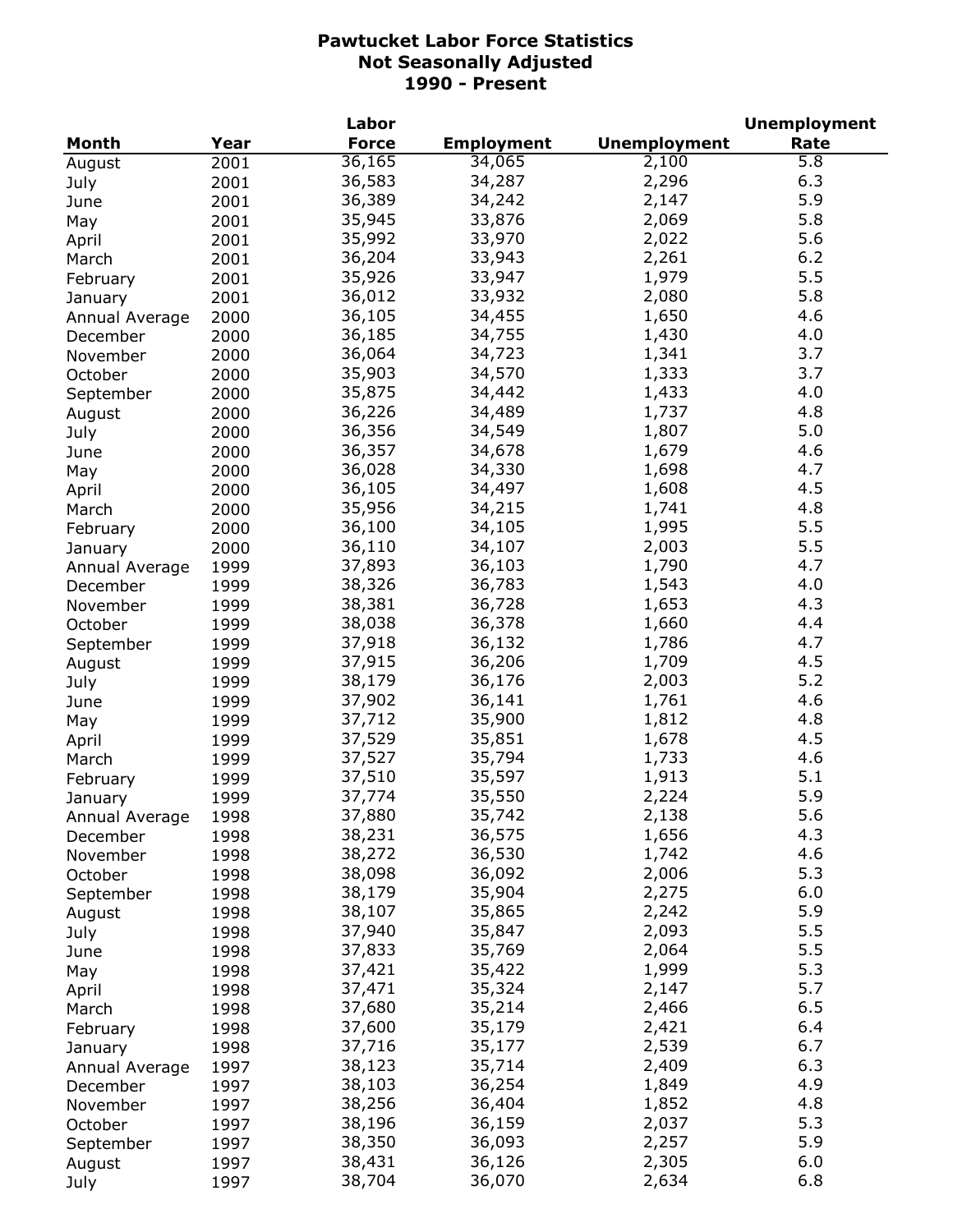| Year<br><b>Force</b><br><b>Employment</b><br><b>Unemployment</b><br>Rate<br>Month<br>38,320<br>2,496<br>35,824<br>6.5<br>1997<br>June<br>37,947<br>6.6<br>35,425<br>2,522<br>1997<br>May<br>6.8<br>37,922<br>35,335<br>2,587<br>1997<br>April<br>7.4<br>37,953<br>35,138<br>2,815<br>1997<br>March<br>37,589<br>2,685<br>7.1<br>34,904<br>1997<br>February<br>7.6<br>37,709<br>34,841<br>2,868<br>1997<br>January<br>6.2<br>37,491<br>35,152<br>2,339<br>1996<br>Annual Average<br>5.8<br>37,989<br>35,801<br>2,188<br>1996<br>December<br>2,281<br>6.0<br>38,173<br>35,892<br>1996<br>November<br>2,066<br>5.5<br>37,793<br>35,727<br>1996<br>October<br>37,570<br>2,094<br>5.6<br>35,476<br>1996<br>September<br>37,555<br>2,112<br>5.6<br>35,443<br>1996<br>August<br>2,322<br>37,634<br>35,312<br>6.2<br>1996<br>July<br>5.7<br>37,459<br>35,334<br>2,125<br>1996<br>June<br>2,270<br>6.1<br>37,171<br>34,901<br>1996<br>May<br>6.2<br>36,992<br>2,280<br>34,712<br>1996<br>April<br>2,497<br>6.7<br>37,106<br>34,609<br>1996<br>March<br>7.4<br>37,175<br>34,432<br>2,743<br>1996<br>February<br>8.3<br>37,277<br>34,185<br>3,092<br>1996<br>January<br>7.5<br>37,367<br>34,574<br>2,793<br>1995<br>Annual Average<br>37,444<br>35,154<br>2,290<br>6.1<br>1995<br>December<br>6.2<br>37,552<br>35,241<br>2,311<br>1995<br>November<br>6.3<br>37,342<br>34,979<br>2,363<br>1995<br>October<br>37,410<br>34,693<br>2,717<br>7.3<br>1995<br>September<br>7.2<br>37,470<br>34,781<br>2,689<br>1995<br>August<br>3,029<br>8.0<br>37,657<br>34,628<br>1995<br>July<br>2,798<br>7.5<br>37,354<br>34,556<br>1995<br>June<br>2,997<br>8.1<br>37,112<br>34,115<br>1995<br>May<br>37,152<br>2,951<br>7.9<br>34,201<br>1995<br>April<br>37,119<br>2,975<br>34,144<br>8.0<br>1995<br>March<br>37,350<br>3,125<br>34,225<br>8.4<br>1995<br>February<br>37,433<br>3,267<br>8.7<br>34,166<br>1995<br>January<br>7.4<br>36,908<br>34,168<br>2,740<br>1994<br>Annual Average<br>36,840<br>34,476<br>2,364<br>6.4<br>1994<br>December<br>6.9<br>37,187<br>34,617<br>2,570<br>November<br>1994<br>36,921<br>34,396<br>2,525<br>6.8<br>1994<br>October<br>7.0<br>36,699<br>34,140<br>2,559<br>1994<br>September<br>37,102<br>34,371<br>2,731<br>7.4<br>1994<br>August<br>8.0<br>37,237<br>34,265<br>2,972<br>1994<br>July<br>36,958<br>34,330<br>2,628<br>7.1<br>1994<br>June<br>7.1<br>36,583<br>33,990<br>2,593<br>1994<br>May<br>6.9<br>36,340<br>33,842<br>2,498<br>1994<br>April<br>7.9<br>36,653<br>33,765<br>2,888<br>1994<br>March<br>36,992<br>8.2<br>33,954<br>3,038<br>1994<br>February<br>37,383<br>3,516<br>9.4<br>33,867<br>1994<br>January<br>37,946<br>3,293<br>8.7<br>34,653<br>1993<br>Annual Average<br>37,863<br>7.9<br>34,856<br>3,007<br>1993<br>December<br>37,934<br>7.9<br>34,925<br>3,009<br>1993<br>November<br>38,057<br>3,296<br>8.7<br>34,761<br>1993<br>October<br>7.8<br>37,654<br>34,699<br>2,955<br>1993<br>September<br>7.9<br>38,068<br>35,066<br>3,002<br>1993<br>August<br>8.5<br>38,311<br>3,238<br>35,073<br>1993<br>July<br>8.3<br>38,197<br>35,024<br>3,173<br>1993<br>June<br>8.5<br>37,783<br>34,575<br>3,208<br>1993<br>May |  | Labor |  | <b>Unemployment</b> |
|----------------------------------------------------------------------------------------------------------------------------------------------------------------------------------------------------------------------------------------------------------------------------------------------------------------------------------------------------------------------------------------------------------------------------------------------------------------------------------------------------------------------------------------------------------------------------------------------------------------------------------------------------------------------------------------------------------------------------------------------------------------------------------------------------------------------------------------------------------------------------------------------------------------------------------------------------------------------------------------------------------------------------------------------------------------------------------------------------------------------------------------------------------------------------------------------------------------------------------------------------------------------------------------------------------------------------------------------------------------------------------------------------------------------------------------------------------------------------------------------------------------------------------------------------------------------------------------------------------------------------------------------------------------------------------------------------------------------------------------------------------------------------------------------------------------------------------------------------------------------------------------------------------------------------------------------------------------------------------------------------------------------------------------------------------------------------------------------------------------------------------------------------------------------------------------------------------------------------------------------------------------------------------------------------------------------------------------------------------------------------------------------------------------------------------------------------------------------------------------------------------------------------------------------------------------------------------------------------------------------------------------------------------------------------------------------------------------------------------------------------------------------------------------------------------------------------------------------------------------------------------------------------------------------------------------------------------------------------------------------------------------------------------------------------------------------------------------------------------------------------------------------------------|--|-------|--|---------------------|
|                                                                                                                                                                                                                                                                                                                                                                                                                                                                                                                                                                                                                                                                                                                                                                                                                                                                                                                                                                                                                                                                                                                                                                                                                                                                                                                                                                                                                                                                                                                                                                                                                                                                                                                                                                                                                                                                                                                                                                                                                                                                                                                                                                                                                                                                                                                                                                                                                                                                                                                                                                                                                                                                                                                                                                                                                                                                                                                                                                                                                                                                                                                                                          |  |       |  |                     |
|                                                                                                                                                                                                                                                                                                                                                                                                                                                                                                                                                                                                                                                                                                                                                                                                                                                                                                                                                                                                                                                                                                                                                                                                                                                                                                                                                                                                                                                                                                                                                                                                                                                                                                                                                                                                                                                                                                                                                                                                                                                                                                                                                                                                                                                                                                                                                                                                                                                                                                                                                                                                                                                                                                                                                                                                                                                                                                                                                                                                                                                                                                                                                          |  |       |  |                     |
|                                                                                                                                                                                                                                                                                                                                                                                                                                                                                                                                                                                                                                                                                                                                                                                                                                                                                                                                                                                                                                                                                                                                                                                                                                                                                                                                                                                                                                                                                                                                                                                                                                                                                                                                                                                                                                                                                                                                                                                                                                                                                                                                                                                                                                                                                                                                                                                                                                                                                                                                                                                                                                                                                                                                                                                                                                                                                                                                                                                                                                                                                                                                                          |  |       |  |                     |
|                                                                                                                                                                                                                                                                                                                                                                                                                                                                                                                                                                                                                                                                                                                                                                                                                                                                                                                                                                                                                                                                                                                                                                                                                                                                                                                                                                                                                                                                                                                                                                                                                                                                                                                                                                                                                                                                                                                                                                                                                                                                                                                                                                                                                                                                                                                                                                                                                                                                                                                                                                                                                                                                                                                                                                                                                                                                                                                                                                                                                                                                                                                                                          |  |       |  |                     |
|                                                                                                                                                                                                                                                                                                                                                                                                                                                                                                                                                                                                                                                                                                                                                                                                                                                                                                                                                                                                                                                                                                                                                                                                                                                                                                                                                                                                                                                                                                                                                                                                                                                                                                                                                                                                                                                                                                                                                                                                                                                                                                                                                                                                                                                                                                                                                                                                                                                                                                                                                                                                                                                                                                                                                                                                                                                                                                                                                                                                                                                                                                                                                          |  |       |  |                     |
|                                                                                                                                                                                                                                                                                                                                                                                                                                                                                                                                                                                                                                                                                                                                                                                                                                                                                                                                                                                                                                                                                                                                                                                                                                                                                                                                                                                                                                                                                                                                                                                                                                                                                                                                                                                                                                                                                                                                                                                                                                                                                                                                                                                                                                                                                                                                                                                                                                                                                                                                                                                                                                                                                                                                                                                                                                                                                                                                                                                                                                                                                                                                                          |  |       |  |                     |
|                                                                                                                                                                                                                                                                                                                                                                                                                                                                                                                                                                                                                                                                                                                                                                                                                                                                                                                                                                                                                                                                                                                                                                                                                                                                                                                                                                                                                                                                                                                                                                                                                                                                                                                                                                                                                                                                                                                                                                                                                                                                                                                                                                                                                                                                                                                                                                                                                                                                                                                                                                                                                                                                                                                                                                                                                                                                                                                                                                                                                                                                                                                                                          |  |       |  |                     |
|                                                                                                                                                                                                                                                                                                                                                                                                                                                                                                                                                                                                                                                                                                                                                                                                                                                                                                                                                                                                                                                                                                                                                                                                                                                                                                                                                                                                                                                                                                                                                                                                                                                                                                                                                                                                                                                                                                                                                                                                                                                                                                                                                                                                                                                                                                                                                                                                                                                                                                                                                                                                                                                                                                                                                                                                                                                                                                                                                                                                                                                                                                                                                          |  |       |  |                     |
|                                                                                                                                                                                                                                                                                                                                                                                                                                                                                                                                                                                                                                                                                                                                                                                                                                                                                                                                                                                                                                                                                                                                                                                                                                                                                                                                                                                                                                                                                                                                                                                                                                                                                                                                                                                                                                                                                                                                                                                                                                                                                                                                                                                                                                                                                                                                                                                                                                                                                                                                                                                                                                                                                                                                                                                                                                                                                                                                                                                                                                                                                                                                                          |  |       |  |                     |
|                                                                                                                                                                                                                                                                                                                                                                                                                                                                                                                                                                                                                                                                                                                                                                                                                                                                                                                                                                                                                                                                                                                                                                                                                                                                                                                                                                                                                                                                                                                                                                                                                                                                                                                                                                                                                                                                                                                                                                                                                                                                                                                                                                                                                                                                                                                                                                                                                                                                                                                                                                                                                                                                                                                                                                                                                                                                                                                                                                                                                                                                                                                                                          |  |       |  |                     |
|                                                                                                                                                                                                                                                                                                                                                                                                                                                                                                                                                                                                                                                                                                                                                                                                                                                                                                                                                                                                                                                                                                                                                                                                                                                                                                                                                                                                                                                                                                                                                                                                                                                                                                                                                                                                                                                                                                                                                                                                                                                                                                                                                                                                                                                                                                                                                                                                                                                                                                                                                                                                                                                                                                                                                                                                                                                                                                                                                                                                                                                                                                                                                          |  |       |  |                     |
|                                                                                                                                                                                                                                                                                                                                                                                                                                                                                                                                                                                                                                                                                                                                                                                                                                                                                                                                                                                                                                                                                                                                                                                                                                                                                                                                                                                                                                                                                                                                                                                                                                                                                                                                                                                                                                                                                                                                                                                                                                                                                                                                                                                                                                                                                                                                                                                                                                                                                                                                                                                                                                                                                                                                                                                                                                                                                                                                                                                                                                                                                                                                                          |  |       |  |                     |
|                                                                                                                                                                                                                                                                                                                                                                                                                                                                                                                                                                                                                                                                                                                                                                                                                                                                                                                                                                                                                                                                                                                                                                                                                                                                                                                                                                                                                                                                                                                                                                                                                                                                                                                                                                                                                                                                                                                                                                                                                                                                                                                                                                                                                                                                                                                                                                                                                                                                                                                                                                                                                                                                                                                                                                                                                                                                                                                                                                                                                                                                                                                                                          |  |       |  |                     |
|                                                                                                                                                                                                                                                                                                                                                                                                                                                                                                                                                                                                                                                                                                                                                                                                                                                                                                                                                                                                                                                                                                                                                                                                                                                                                                                                                                                                                                                                                                                                                                                                                                                                                                                                                                                                                                                                                                                                                                                                                                                                                                                                                                                                                                                                                                                                                                                                                                                                                                                                                                                                                                                                                                                                                                                                                                                                                                                                                                                                                                                                                                                                                          |  |       |  |                     |
|                                                                                                                                                                                                                                                                                                                                                                                                                                                                                                                                                                                                                                                                                                                                                                                                                                                                                                                                                                                                                                                                                                                                                                                                                                                                                                                                                                                                                                                                                                                                                                                                                                                                                                                                                                                                                                                                                                                                                                                                                                                                                                                                                                                                                                                                                                                                                                                                                                                                                                                                                                                                                                                                                                                                                                                                                                                                                                                                                                                                                                                                                                                                                          |  |       |  |                     |
|                                                                                                                                                                                                                                                                                                                                                                                                                                                                                                                                                                                                                                                                                                                                                                                                                                                                                                                                                                                                                                                                                                                                                                                                                                                                                                                                                                                                                                                                                                                                                                                                                                                                                                                                                                                                                                                                                                                                                                                                                                                                                                                                                                                                                                                                                                                                                                                                                                                                                                                                                                                                                                                                                                                                                                                                                                                                                                                                                                                                                                                                                                                                                          |  |       |  |                     |
|                                                                                                                                                                                                                                                                                                                                                                                                                                                                                                                                                                                                                                                                                                                                                                                                                                                                                                                                                                                                                                                                                                                                                                                                                                                                                                                                                                                                                                                                                                                                                                                                                                                                                                                                                                                                                                                                                                                                                                                                                                                                                                                                                                                                                                                                                                                                                                                                                                                                                                                                                                                                                                                                                                                                                                                                                                                                                                                                                                                                                                                                                                                                                          |  |       |  |                     |
|                                                                                                                                                                                                                                                                                                                                                                                                                                                                                                                                                                                                                                                                                                                                                                                                                                                                                                                                                                                                                                                                                                                                                                                                                                                                                                                                                                                                                                                                                                                                                                                                                                                                                                                                                                                                                                                                                                                                                                                                                                                                                                                                                                                                                                                                                                                                                                                                                                                                                                                                                                                                                                                                                                                                                                                                                                                                                                                                                                                                                                                                                                                                                          |  |       |  |                     |
|                                                                                                                                                                                                                                                                                                                                                                                                                                                                                                                                                                                                                                                                                                                                                                                                                                                                                                                                                                                                                                                                                                                                                                                                                                                                                                                                                                                                                                                                                                                                                                                                                                                                                                                                                                                                                                                                                                                                                                                                                                                                                                                                                                                                                                                                                                                                                                                                                                                                                                                                                                                                                                                                                                                                                                                                                                                                                                                                                                                                                                                                                                                                                          |  |       |  |                     |
|                                                                                                                                                                                                                                                                                                                                                                                                                                                                                                                                                                                                                                                                                                                                                                                                                                                                                                                                                                                                                                                                                                                                                                                                                                                                                                                                                                                                                                                                                                                                                                                                                                                                                                                                                                                                                                                                                                                                                                                                                                                                                                                                                                                                                                                                                                                                                                                                                                                                                                                                                                                                                                                                                                                                                                                                                                                                                                                                                                                                                                                                                                                                                          |  |       |  |                     |
|                                                                                                                                                                                                                                                                                                                                                                                                                                                                                                                                                                                                                                                                                                                                                                                                                                                                                                                                                                                                                                                                                                                                                                                                                                                                                                                                                                                                                                                                                                                                                                                                                                                                                                                                                                                                                                                                                                                                                                                                                                                                                                                                                                                                                                                                                                                                                                                                                                                                                                                                                                                                                                                                                                                                                                                                                                                                                                                                                                                                                                                                                                                                                          |  |       |  |                     |
|                                                                                                                                                                                                                                                                                                                                                                                                                                                                                                                                                                                                                                                                                                                                                                                                                                                                                                                                                                                                                                                                                                                                                                                                                                                                                                                                                                                                                                                                                                                                                                                                                                                                                                                                                                                                                                                                                                                                                                                                                                                                                                                                                                                                                                                                                                                                                                                                                                                                                                                                                                                                                                                                                                                                                                                                                                                                                                                                                                                                                                                                                                                                                          |  |       |  |                     |
|                                                                                                                                                                                                                                                                                                                                                                                                                                                                                                                                                                                                                                                                                                                                                                                                                                                                                                                                                                                                                                                                                                                                                                                                                                                                                                                                                                                                                                                                                                                                                                                                                                                                                                                                                                                                                                                                                                                                                                                                                                                                                                                                                                                                                                                                                                                                                                                                                                                                                                                                                                                                                                                                                                                                                                                                                                                                                                                                                                                                                                                                                                                                                          |  |       |  |                     |
|                                                                                                                                                                                                                                                                                                                                                                                                                                                                                                                                                                                                                                                                                                                                                                                                                                                                                                                                                                                                                                                                                                                                                                                                                                                                                                                                                                                                                                                                                                                                                                                                                                                                                                                                                                                                                                                                                                                                                                                                                                                                                                                                                                                                                                                                                                                                                                                                                                                                                                                                                                                                                                                                                                                                                                                                                                                                                                                                                                                                                                                                                                                                                          |  |       |  |                     |
|                                                                                                                                                                                                                                                                                                                                                                                                                                                                                                                                                                                                                                                                                                                                                                                                                                                                                                                                                                                                                                                                                                                                                                                                                                                                                                                                                                                                                                                                                                                                                                                                                                                                                                                                                                                                                                                                                                                                                                                                                                                                                                                                                                                                                                                                                                                                                                                                                                                                                                                                                                                                                                                                                                                                                                                                                                                                                                                                                                                                                                                                                                                                                          |  |       |  |                     |
|                                                                                                                                                                                                                                                                                                                                                                                                                                                                                                                                                                                                                                                                                                                                                                                                                                                                                                                                                                                                                                                                                                                                                                                                                                                                                                                                                                                                                                                                                                                                                                                                                                                                                                                                                                                                                                                                                                                                                                                                                                                                                                                                                                                                                                                                                                                                                                                                                                                                                                                                                                                                                                                                                                                                                                                                                                                                                                                                                                                                                                                                                                                                                          |  |       |  |                     |
|                                                                                                                                                                                                                                                                                                                                                                                                                                                                                                                                                                                                                                                                                                                                                                                                                                                                                                                                                                                                                                                                                                                                                                                                                                                                                                                                                                                                                                                                                                                                                                                                                                                                                                                                                                                                                                                                                                                                                                                                                                                                                                                                                                                                                                                                                                                                                                                                                                                                                                                                                                                                                                                                                                                                                                                                                                                                                                                                                                                                                                                                                                                                                          |  |       |  |                     |
|                                                                                                                                                                                                                                                                                                                                                                                                                                                                                                                                                                                                                                                                                                                                                                                                                                                                                                                                                                                                                                                                                                                                                                                                                                                                                                                                                                                                                                                                                                                                                                                                                                                                                                                                                                                                                                                                                                                                                                                                                                                                                                                                                                                                                                                                                                                                                                                                                                                                                                                                                                                                                                                                                                                                                                                                                                                                                                                                                                                                                                                                                                                                                          |  |       |  |                     |
|                                                                                                                                                                                                                                                                                                                                                                                                                                                                                                                                                                                                                                                                                                                                                                                                                                                                                                                                                                                                                                                                                                                                                                                                                                                                                                                                                                                                                                                                                                                                                                                                                                                                                                                                                                                                                                                                                                                                                                                                                                                                                                                                                                                                                                                                                                                                                                                                                                                                                                                                                                                                                                                                                                                                                                                                                                                                                                                                                                                                                                                                                                                                                          |  |       |  |                     |
|                                                                                                                                                                                                                                                                                                                                                                                                                                                                                                                                                                                                                                                                                                                                                                                                                                                                                                                                                                                                                                                                                                                                                                                                                                                                                                                                                                                                                                                                                                                                                                                                                                                                                                                                                                                                                                                                                                                                                                                                                                                                                                                                                                                                                                                                                                                                                                                                                                                                                                                                                                                                                                                                                                                                                                                                                                                                                                                                                                                                                                                                                                                                                          |  |       |  |                     |
|                                                                                                                                                                                                                                                                                                                                                                                                                                                                                                                                                                                                                                                                                                                                                                                                                                                                                                                                                                                                                                                                                                                                                                                                                                                                                                                                                                                                                                                                                                                                                                                                                                                                                                                                                                                                                                                                                                                                                                                                                                                                                                                                                                                                                                                                                                                                                                                                                                                                                                                                                                                                                                                                                                                                                                                                                                                                                                                                                                                                                                                                                                                                                          |  |       |  |                     |
|                                                                                                                                                                                                                                                                                                                                                                                                                                                                                                                                                                                                                                                                                                                                                                                                                                                                                                                                                                                                                                                                                                                                                                                                                                                                                                                                                                                                                                                                                                                                                                                                                                                                                                                                                                                                                                                                                                                                                                                                                                                                                                                                                                                                                                                                                                                                                                                                                                                                                                                                                                                                                                                                                                                                                                                                                                                                                                                                                                                                                                                                                                                                                          |  |       |  |                     |
|                                                                                                                                                                                                                                                                                                                                                                                                                                                                                                                                                                                                                                                                                                                                                                                                                                                                                                                                                                                                                                                                                                                                                                                                                                                                                                                                                                                                                                                                                                                                                                                                                                                                                                                                                                                                                                                                                                                                                                                                                                                                                                                                                                                                                                                                                                                                                                                                                                                                                                                                                                                                                                                                                                                                                                                                                                                                                                                                                                                                                                                                                                                                                          |  |       |  |                     |
|                                                                                                                                                                                                                                                                                                                                                                                                                                                                                                                                                                                                                                                                                                                                                                                                                                                                                                                                                                                                                                                                                                                                                                                                                                                                                                                                                                                                                                                                                                                                                                                                                                                                                                                                                                                                                                                                                                                                                                                                                                                                                                                                                                                                                                                                                                                                                                                                                                                                                                                                                                                                                                                                                                                                                                                                                                                                                                                                                                                                                                                                                                                                                          |  |       |  |                     |
|                                                                                                                                                                                                                                                                                                                                                                                                                                                                                                                                                                                                                                                                                                                                                                                                                                                                                                                                                                                                                                                                                                                                                                                                                                                                                                                                                                                                                                                                                                                                                                                                                                                                                                                                                                                                                                                                                                                                                                                                                                                                                                                                                                                                                                                                                                                                                                                                                                                                                                                                                                                                                                                                                                                                                                                                                                                                                                                                                                                                                                                                                                                                                          |  |       |  |                     |
|                                                                                                                                                                                                                                                                                                                                                                                                                                                                                                                                                                                                                                                                                                                                                                                                                                                                                                                                                                                                                                                                                                                                                                                                                                                                                                                                                                                                                                                                                                                                                                                                                                                                                                                                                                                                                                                                                                                                                                                                                                                                                                                                                                                                                                                                                                                                                                                                                                                                                                                                                                                                                                                                                                                                                                                                                                                                                                                                                                                                                                                                                                                                                          |  |       |  |                     |
|                                                                                                                                                                                                                                                                                                                                                                                                                                                                                                                                                                                                                                                                                                                                                                                                                                                                                                                                                                                                                                                                                                                                                                                                                                                                                                                                                                                                                                                                                                                                                                                                                                                                                                                                                                                                                                                                                                                                                                                                                                                                                                                                                                                                                                                                                                                                                                                                                                                                                                                                                                                                                                                                                                                                                                                                                                                                                                                                                                                                                                                                                                                                                          |  |       |  |                     |
|                                                                                                                                                                                                                                                                                                                                                                                                                                                                                                                                                                                                                                                                                                                                                                                                                                                                                                                                                                                                                                                                                                                                                                                                                                                                                                                                                                                                                                                                                                                                                                                                                                                                                                                                                                                                                                                                                                                                                                                                                                                                                                                                                                                                                                                                                                                                                                                                                                                                                                                                                                                                                                                                                                                                                                                                                                                                                                                                                                                                                                                                                                                                                          |  |       |  |                     |
|                                                                                                                                                                                                                                                                                                                                                                                                                                                                                                                                                                                                                                                                                                                                                                                                                                                                                                                                                                                                                                                                                                                                                                                                                                                                                                                                                                                                                                                                                                                                                                                                                                                                                                                                                                                                                                                                                                                                                                                                                                                                                                                                                                                                                                                                                                                                                                                                                                                                                                                                                                                                                                                                                                                                                                                                                                                                                                                                                                                                                                                                                                                                                          |  |       |  |                     |
|                                                                                                                                                                                                                                                                                                                                                                                                                                                                                                                                                                                                                                                                                                                                                                                                                                                                                                                                                                                                                                                                                                                                                                                                                                                                                                                                                                                                                                                                                                                                                                                                                                                                                                                                                                                                                                                                                                                                                                                                                                                                                                                                                                                                                                                                                                                                                                                                                                                                                                                                                                                                                                                                                                                                                                                                                                                                                                                                                                                                                                                                                                                                                          |  |       |  |                     |
|                                                                                                                                                                                                                                                                                                                                                                                                                                                                                                                                                                                                                                                                                                                                                                                                                                                                                                                                                                                                                                                                                                                                                                                                                                                                                                                                                                                                                                                                                                                                                                                                                                                                                                                                                                                                                                                                                                                                                                                                                                                                                                                                                                                                                                                                                                                                                                                                                                                                                                                                                                                                                                                                                                                                                                                                                                                                                                                                                                                                                                                                                                                                                          |  |       |  |                     |
|                                                                                                                                                                                                                                                                                                                                                                                                                                                                                                                                                                                                                                                                                                                                                                                                                                                                                                                                                                                                                                                                                                                                                                                                                                                                                                                                                                                                                                                                                                                                                                                                                                                                                                                                                                                                                                                                                                                                                                                                                                                                                                                                                                                                                                                                                                                                                                                                                                                                                                                                                                                                                                                                                                                                                                                                                                                                                                                                                                                                                                                                                                                                                          |  |       |  |                     |
|                                                                                                                                                                                                                                                                                                                                                                                                                                                                                                                                                                                                                                                                                                                                                                                                                                                                                                                                                                                                                                                                                                                                                                                                                                                                                                                                                                                                                                                                                                                                                                                                                                                                                                                                                                                                                                                                                                                                                                                                                                                                                                                                                                                                                                                                                                                                                                                                                                                                                                                                                                                                                                                                                                                                                                                                                                                                                                                                                                                                                                                                                                                                                          |  |       |  |                     |
|                                                                                                                                                                                                                                                                                                                                                                                                                                                                                                                                                                                                                                                                                                                                                                                                                                                                                                                                                                                                                                                                                                                                                                                                                                                                                                                                                                                                                                                                                                                                                                                                                                                                                                                                                                                                                                                                                                                                                                                                                                                                                                                                                                                                                                                                                                                                                                                                                                                                                                                                                                                                                                                                                                                                                                                                                                                                                                                                                                                                                                                                                                                                                          |  |       |  |                     |
|                                                                                                                                                                                                                                                                                                                                                                                                                                                                                                                                                                                                                                                                                                                                                                                                                                                                                                                                                                                                                                                                                                                                                                                                                                                                                                                                                                                                                                                                                                                                                                                                                                                                                                                                                                                                                                                                                                                                                                                                                                                                                                                                                                                                                                                                                                                                                                                                                                                                                                                                                                                                                                                                                                                                                                                                                                                                                                                                                                                                                                                                                                                                                          |  |       |  |                     |
|                                                                                                                                                                                                                                                                                                                                                                                                                                                                                                                                                                                                                                                                                                                                                                                                                                                                                                                                                                                                                                                                                                                                                                                                                                                                                                                                                                                                                                                                                                                                                                                                                                                                                                                                                                                                                                                                                                                                                                                                                                                                                                                                                                                                                                                                                                                                                                                                                                                                                                                                                                                                                                                                                                                                                                                                                                                                                                                                                                                                                                                                                                                                                          |  |       |  |                     |
|                                                                                                                                                                                                                                                                                                                                                                                                                                                                                                                                                                                                                                                                                                                                                                                                                                                                                                                                                                                                                                                                                                                                                                                                                                                                                                                                                                                                                                                                                                                                                                                                                                                                                                                                                                                                                                                                                                                                                                                                                                                                                                                                                                                                                                                                                                                                                                                                                                                                                                                                                                                                                                                                                                                                                                                                                                                                                                                                                                                                                                                                                                                                                          |  |       |  |                     |
|                                                                                                                                                                                                                                                                                                                                                                                                                                                                                                                                                                                                                                                                                                                                                                                                                                                                                                                                                                                                                                                                                                                                                                                                                                                                                                                                                                                                                                                                                                                                                                                                                                                                                                                                                                                                                                                                                                                                                                                                                                                                                                                                                                                                                                                                                                                                                                                                                                                                                                                                                                                                                                                                                                                                                                                                                                                                                                                                                                                                                                                                                                                                                          |  |       |  |                     |
|                                                                                                                                                                                                                                                                                                                                                                                                                                                                                                                                                                                                                                                                                                                                                                                                                                                                                                                                                                                                                                                                                                                                                                                                                                                                                                                                                                                                                                                                                                                                                                                                                                                                                                                                                                                                                                                                                                                                                                                                                                                                                                                                                                                                                                                                                                                                                                                                                                                                                                                                                                                                                                                                                                                                                                                                                                                                                                                                                                                                                                                                                                                                                          |  |       |  |                     |
|                                                                                                                                                                                                                                                                                                                                                                                                                                                                                                                                                                                                                                                                                                                                                                                                                                                                                                                                                                                                                                                                                                                                                                                                                                                                                                                                                                                                                                                                                                                                                                                                                                                                                                                                                                                                                                                                                                                                                                                                                                                                                                                                                                                                                                                                                                                                                                                                                                                                                                                                                                                                                                                                                                                                                                                                                                                                                                                                                                                                                                                                                                                                                          |  |       |  |                     |
|                                                                                                                                                                                                                                                                                                                                                                                                                                                                                                                                                                                                                                                                                                                                                                                                                                                                                                                                                                                                                                                                                                                                                                                                                                                                                                                                                                                                                                                                                                                                                                                                                                                                                                                                                                                                                                                                                                                                                                                                                                                                                                                                                                                                                                                                                                                                                                                                                                                                                                                                                                                                                                                                                                                                                                                                                                                                                                                                                                                                                                                                                                                                                          |  |       |  |                     |
|                                                                                                                                                                                                                                                                                                                                                                                                                                                                                                                                                                                                                                                                                                                                                                                                                                                                                                                                                                                                                                                                                                                                                                                                                                                                                                                                                                                                                                                                                                                                                                                                                                                                                                                                                                                                                                                                                                                                                                                                                                                                                                                                                                                                                                                                                                                                                                                                                                                                                                                                                                                                                                                                                                                                                                                                                                                                                                                                                                                                                                                                                                                                                          |  |       |  |                     |
|                                                                                                                                                                                                                                                                                                                                                                                                                                                                                                                                                                                                                                                                                                                                                                                                                                                                                                                                                                                                                                                                                                                                                                                                                                                                                                                                                                                                                                                                                                                                                                                                                                                                                                                                                                                                                                                                                                                                                                                                                                                                                                                                                                                                                                                                                                                                                                                                                                                                                                                                                                                                                                                                                                                                                                                                                                                                                                                                                                                                                                                                                                                                                          |  |       |  |                     |
|                                                                                                                                                                                                                                                                                                                                                                                                                                                                                                                                                                                                                                                                                                                                                                                                                                                                                                                                                                                                                                                                                                                                                                                                                                                                                                                                                                                                                                                                                                                                                                                                                                                                                                                                                                                                                                                                                                                                                                                                                                                                                                                                                                                                                                                                                                                                                                                                                                                                                                                                                                                                                                                                                                                                                                                                                                                                                                                                                                                                                                                                                                                                                          |  |       |  |                     |
|                                                                                                                                                                                                                                                                                                                                                                                                                                                                                                                                                                                                                                                                                                                                                                                                                                                                                                                                                                                                                                                                                                                                                                                                                                                                                                                                                                                                                                                                                                                                                                                                                                                                                                                                                                                                                                                                                                                                                                                                                                                                                                                                                                                                                                                                                                                                                                                                                                                                                                                                                                                                                                                                                                                                                                                                                                                                                                                                                                                                                                                                                                                                                          |  |       |  |                     |
|                                                                                                                                                                                                                                                                                                                                                                                                                                                                                                                                                                                                                                                                                                                                                                                                                                                                                                                                                                                                                                                                                                                                                                                                                                                                                                                                                                                                                                                                                                                                                                                                                                                                                                                                                                                                                                                                                                                                                                                                                                                                                                                                                                                                                                                                                                                                                                                                                                                                                                                                                                                                                                                                                                                                                                                                                                                                                                                                                                                                                                                                                                                                                          |  |       |  |                     |